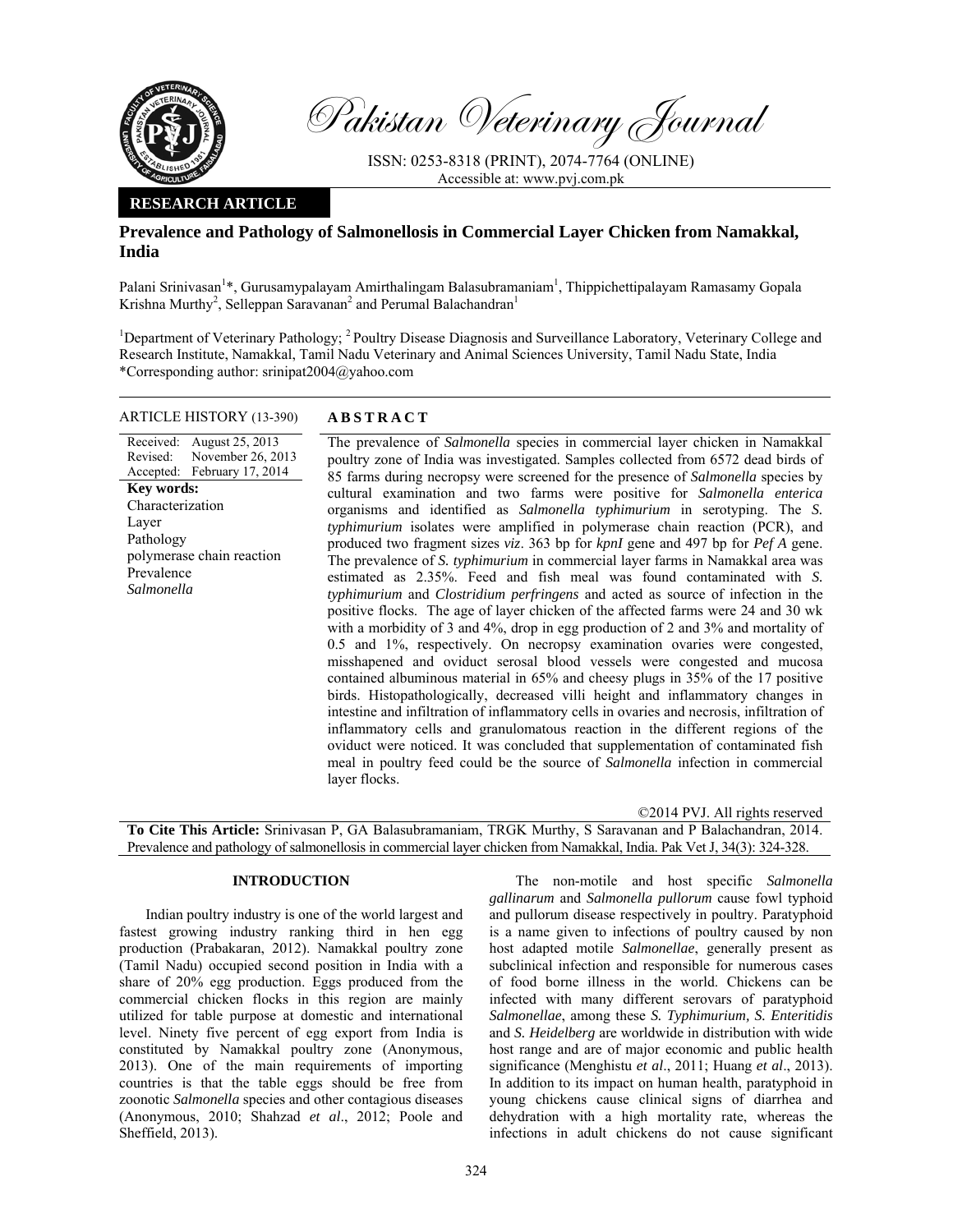clinical signs or mortality, however these organisms will localize in the ovary or oviduct may result in the contamination of egg contents in naturally infected hens and constitute an insidious risk for public health (Anonymous, 2010; Jianu *et al*., 2013).

Conventional bacterial culture methods are still used most often to identify *Salmonella* and require at least 3 to 11 d (Gopalakrishnamurthy *et al.,* 2011). These methods are time consuming and labor intensive. The development of polymerase chain reaction (PCR) technology has allowed the specific amplification of particular target segments of DNA and used for the rapid detection of *Salmonella*. In the present study, primer targeting *Kpn*I enzyme gene and *pefA* gene were synthesized and used in PCR for detection of *S. Typhimurium*.

Data on the prevalence of *Salmonella* species in poultry may help to decrease the incidence of disease, health expenses and above all the confidence level of importing country will also be increased. Therefore the present study was carried out to estimate the prevalence and characterize the *Salmonella* spp. in commercial layer chicken in Namakkal poultry zone of Tamil Nadu, India, by cultural and PCR detection technique and its associated pathological changes in the affected birds.

#### **MATERIALS AND METHODS**

The prevalence of *Salmonella* species in commercial layer chicken was performed for three consecutive years (2005-2008) in 85 randomly selected commercial poultry farms located in Namakkal region of India. The dead birds (6572) were subjected to detailed postmortem examination for observation of pathomorphological changes. Tissue samples from intestine, ovary and different parts of oviduct were collected and fixed in 10% neutral buffered formalin and further processed for histopathological examination (Mashkoor *et al*., 2013).

**Isolation and identification of bacteria:** The liver, spleen, cloacal contents, ovary and the different segments of oviduct were aseptically collected from dead birds during necropsy examination for screening of *Salmonella*  by isolation and biochemical characterization (Sujatha *et al*., 2003; Gopalakrishnamurthy *et al*., 2011). Feed, feed ingredients, water and twenty cloacal swabs from apparently healthy birds were also collected from the *Salmonella* positive flocks and subjected to *Salmonella* screening. The feed and feed ingredients were also screened for the presence of *E. coli* and *Clostridium perfringens* (Srinivasan *et al.,* 2013). Serotyping of *Salmonella* isolates was carried out at National *Salmonella* and *Escherichia* Centre, Central Research Institute, Kasauli, Himachal Pradesh, India.

**Polymerase chain reaction:** *Salmonella* isolates identified by conventional method was further confirmed by PCR (Cortez *et al.,* 2006) with modifications in the primer sets. Three types of oligonucleotide sequences were used as primers ( *Pef* A *-*F 5'- TTC CAT TAT TGC ACT GGG TG-3'; *Pef*A -R 5"-AAG CCA CTG CGA AAG ATG CC-3'; *KpnI* - F 5'-AAG TTG TTC AGC TGG GTA CC-3'). The *Pef*A -R 5"-AAG CCA CTG CGA AAG ATG CC-3' was also used as reverse primer sequence for *KpnI.* 

**Screening for concurrent infections:** Trachea, lung, spleen, caecal tonsil, kidney and oviduct collected from the *Salmonella* positive flocks were subjected to haemagglutination (HA) test for detection of Newcastle disease virus (Mohammad *et al*., 2013) infectious bronchitis virus (Villarreal, 2010) and egg drop syndrome - 76 virus (Alam *et al*., 2009). Ten serum samples collected from each *Salmonella* positive flock were analyzed for the presence of antibodies to *Mycoplasma gallisepticum* (Mg) and *Mycoplasma synoviae* (Ms) by ELISA.

# **RESULTS**

The cultural examination of samples collected from two out of 85 farms revealed turbid growth on the tetrathionate broth, colorless colonies on MacConkey's agar and characteristic transparent pink to fuchsin colonies on brilliant green agar. The morphology of the bacterial isolates was small gram negative rods, single or paired in arrangement. The isolates were found to be motile in the hanging drop motility testing method. The organisms were further identified based on the production of alkaline slant (pink), acid butt (yellowish) with  $H_2S$ production on triple sugar iron slant. The isolates were positive for methyl red, citrate and lysine utilization and negative for the Voges Proskauer's reaction, urease, Ortho-Nitrophenyl-β-galactoside tests and indole production. The organisms fermented arabinose, maltose, sorbitol and dulcitol and produced acids and negative for lactose fermentation. Based on the cultural and biochemical reactions, the organism was identified as *Salmonella enterica*. Cultural examination of feed samples from two flocks also revealed the presence of *Salmonella enterica* organisms. To trace the source of feed contamination, the feed ingredients were subjected to bacterial examination and found that the fish meal was positive for *Salmonella enterica*. Serotyping results indicated that all isolates belonged to *S. Typhimurium*. Culture results of different samples collected from two layer flocks are presented in Table 1. In PCR assay, the *Salmonella* isolates were amplified and produced two fragment sizes *viz*. 363 bp for *kpnI* gene and 497 bp for *Pef A* gene with the sets of primers used (Fig. 1). The feed and feed ingredient samples collected from *S.*  Typhimurium positive farms were also found contaminated with *Clostridium perfringens* and identified by the classical stormy clot on the sides of the tubes with excessive gas formation in skim milk medium and characteristic rough and black colonies in perfringens agar plates. Water samples did not contain pathogenic microorganisms. Tissue samples collected for virological examination found to be negative in hemagglutination and hemagglutination inhibition test against NDV, IBV and EDS -76. All the blood serum samples tested for Mg and Ms was found to be a titer value of less than 269, hence all the serum samples were negative for Mg and Ms.

The liver of the affected birds were dark red in appearance and moderately enlarged. Gall bladder was distended with watery greenish yellow bile. Spleen and kidneys were congested and mottled in appearance. Ovaries were noticed with fully developed ovules, congested and a few follicles were misshapen. Oviduct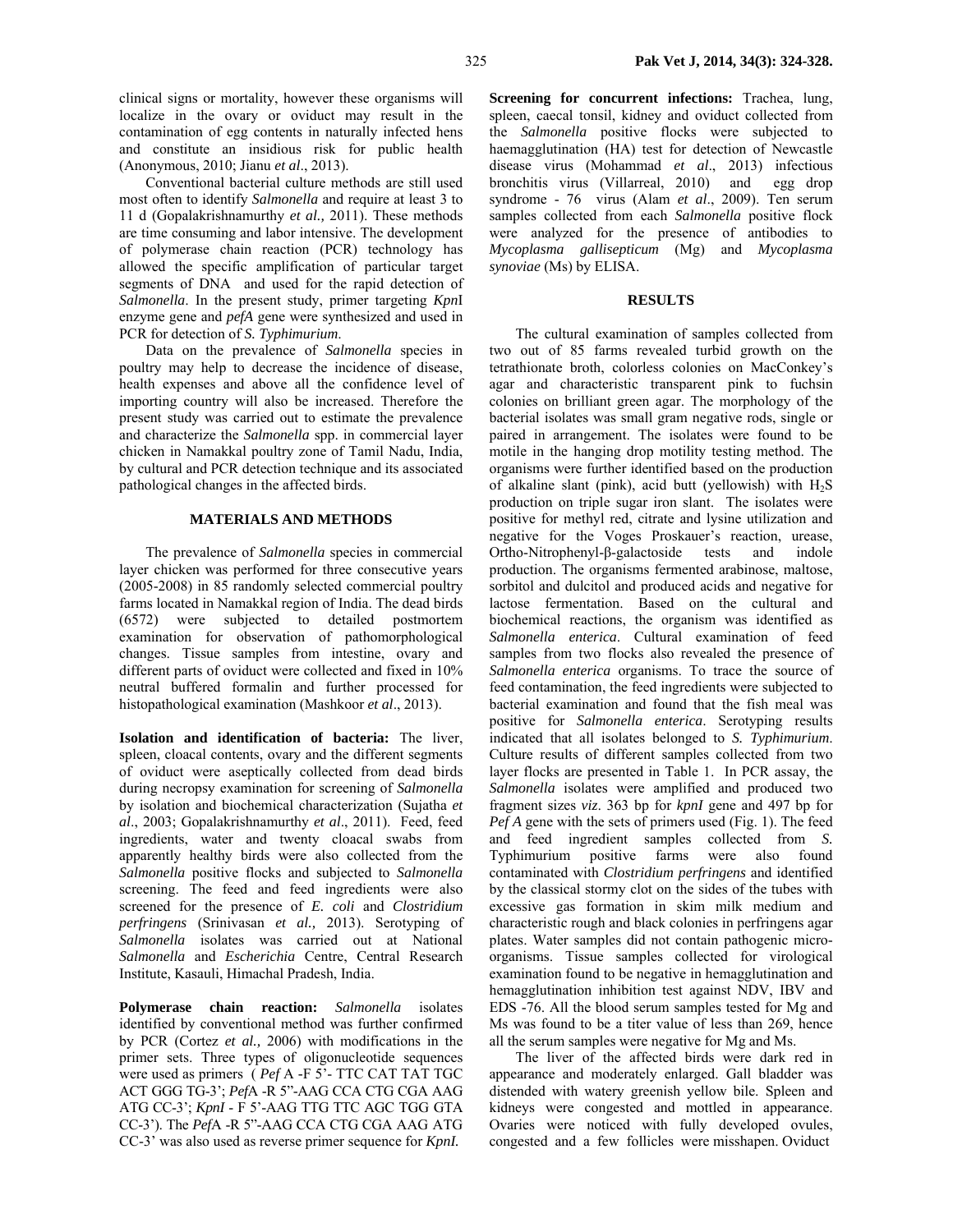**Table 1:** Salmonella *typhimurium* serovar isolated from different samples of two layer farms

| Sample type                               |   |                         | Number of samples |  |          |   | Positivity |
|-------------------------------------------|---|-------------------------|-------------------|--|----------|---|------------|
|                                           |   |                         | <b>Tested</b>     |  | Positive |   | $(\%)$     |
| Dead birds                                |   |                         |                   |  |          |   |            |
| Pooled organs                             |   |                         | 30                |  | 17       |   | 56.6       |
| Liver                                     |   |                         | 30                |  | 4        |   | 46.6       |
| Spleen                                    |   |                         | 30                |  | 15       |   | 50.0       |
| Cloacal contents                          |   |                         | 30                |  | 17       |   | 56.6       |
| Ovary                                     |   |                         | 30                |  | 16       |   | 53.3       |
| Oviduct                                   |   |                         | 30                |  | 17       |   | 56.6       |
| Live Birds                                |   |                         |                   |  |          |   |            |
| Cloacal swabs                             |   |                         | 40                |  | 05       |   | 12.5       |
|                                           |   |                         |                   |  |          |   |            |
| M                                         | 1 | $\overline{\mathbf{2}}$ | 3                 |  | 5        | 6 |            |
|                                           |   |                         |                   |  |          |   |            |
|                                           |   |                         |                   |  |          |   |            |
|                                           |   |                         |                   |  |          |   |            |
|                                           |   |                         |                   |  |          |   |            |
|                                           |   |                         |                   |  |          |   |            |
|                                           |   |                         |                   |  |          |   | +497 bp    |
|                                           |   |                         |                   |  |          |   |            |
|                                           |   |                         |                   |  |          |   |            |
|                                           |   |                         |                   |  |          |   |            |
|                                           |   |                         |                   |  |          |   |            |
| 500 bp+<br>250 bp+<br>100 bp $\leftarrow$ |   |                         |                   |  |          |   | $+363 bp$  |

**Fig. 1:** Polymerase chain reaction amplification of *pefA* (497 bp) and *kpnI* (363 bp) gene from control strain and analyzed samples. Lane M: 250bp ladder. Lane 1 positive control, Lane 2: 24 wk old flock pooled organ sample, Lane 3: 30 wk old flock pooled organ, Lane 4: Cloacal swab, Lane 5: Compound feed and Lane 6: Fish meal.

serosal blood vessels were congested and the mucosa contained albuminous materials in 11 (65%) out of 17 positive birds from the two farms and cheesy plugs of varying sizes in the remaining six birds. Few birds revealed fibrinous pericarditis, extensive yellowish fibrinous peritonitis, adhesion of abdominal viscera and internal laying of soft shelled eggs.

Histopathologically, intestinal villi were decreased in height, mucosa was infiltrated with moderate amount of heterophilic granulocytes and mononuclear macrophages in the duodenal and jejunal region of the intestine. In ovary, the stroma of the follicle was expanded by congested blood vessels, fibrin and inflammatory cells (Fig. 2). Oviduct revealed necrosis and desquamation of surface epithelium, infiltration of heterophils, a few lymphocytes and plasma cells in the lamina propria and muscular layer (Fig. 3 and 4). Congestion of serosal blood vessels and multifocal expansion of the serosa by inflammatory infiltrates, and clumps of short and long bacilli were noticed on the luminal surface of all the regions of oviduct (Fig. 5). Oviduct with cheesy plugs revealed, granulomatous inflammation characterized by collection of amorphous eosinophilic material surrounded by vacuolated multinucleated giant cells, macrophages and a mixture of lymphocytes and plasma cells and layers of fibroblasts.

Among 85 farms screened for salmonellosis, two revealed the presence *S.* Typhimurium organisms with the prevalence rate of 2.35%. Age of the *Salmonella* positive flocks were 24 and 30 wk with flock capacity of 9000 and 11,000 birds, respectively. The birds showed reduction in feed intake (5 to 10 g below the expected level) in both flocks, vent pasting and general apathy in few birds. The morbidity of 3 and 4%, drop in egg production of 2 and 3% and mortality of 0.5 and 1%, were noticed in the respective age group flocks.

#### **DISCUSSION**

Identification and serotyping of *Salmonella* species in poultry is necessary for understanding and control of the associated infections. In the present study, the organisms isolated from organ samples from two farms were subjected to cultural and biochemical characterization and confirmed as *S. enterica*. The host specific *Salmonella* serovars *viz*., *S. pullorum* and *S. gallinarum* are differentiated from paratyphoid organisms by motility test, which is the fundamental basis for the identification of motile and non-motile *Salmonella* organisms (Sujatha *et al*., 2003; Gopalakrishnamurthy *et al*., 2011), whereas in the present study, the bacteria revealed progressive forward motility hence it was identified as motile *Salmonella*. The cultural prevalence in the dead birds was  $17(56.6\%)$ , where as in live birds it was  $5(12.5\%)$  and concurrent with the findings of Islam *et al.* (2006).

Cultural examination of feed and fish meal samples from two flocks revealed the presence of *Salmonella enterica* and *Clostridium perfringens*. Veldman *et al.* (1995) reported that among the individual feed ingredients, animal protein supplements have higher incidence of *Salmonella* contamination. In the present study, fish meal has been used as animal protein source in both the farms. This raw ingredient was purchased from the local market by the farmers themselves and it was not subjected to laboratory tests to screen the bacterial contamination. It is generally believed that colonization of the reproductive organs is a consequence of systemic spread of *Salmonella* from the intestine (Davies and Breslin, 2001). In the present study, *Clostridium perfringens* might have enhanced the invasion of *S.*  Typhimurium into the intestinal epithelial cells and colonizes various visceral organs.

The results of the serotyping revealed that all the isolates belong to the serovar *S*. Typhimurium. The dominance of one serovar over others in a particular geographical area is not uncommon (Li *et al.,* 2007), although the presence of more than one zoonotic serovar of poultry origin has been reported frequently. Purushothaman *et al.* (1996) reported that *S. typhimurium*  was the commonest serotype isolated from poultry and its environment which is in accordance to the present study.

In the present investigation, detection of *S. typhimurium* was carried out by enrichment broth cultivation-PCR procedure. Cortez *et al.* (2006) used multiplex PCR targeting *pef*A gene followed by restriction digestion with enzyme *kpn*I. In the present study, instead of restriction digestion the primer targeting *Kpn*I enzyme gene was synthesized and used. PCR results were in accordance with the conventional serotyping method and corroborated with other investigators (Saravanan *et al.,* 2012).

On postmortem examination, liver, spleen and kidneys showed congestion, enlargement and mild inflammatory changes. Ovarian follicles were congested and misshapen. Oviduct serosal blood vessels were congested. Among the 17 *Salmonella* positive birds, oviduct mucosa contained albuminous materials in 11 birds and cheesy plugs of varying sizes in the remaining six. Few birds revealed fibrinous pericarditis, peritonitis, adhesion of abdominal viscera and internal laying of soft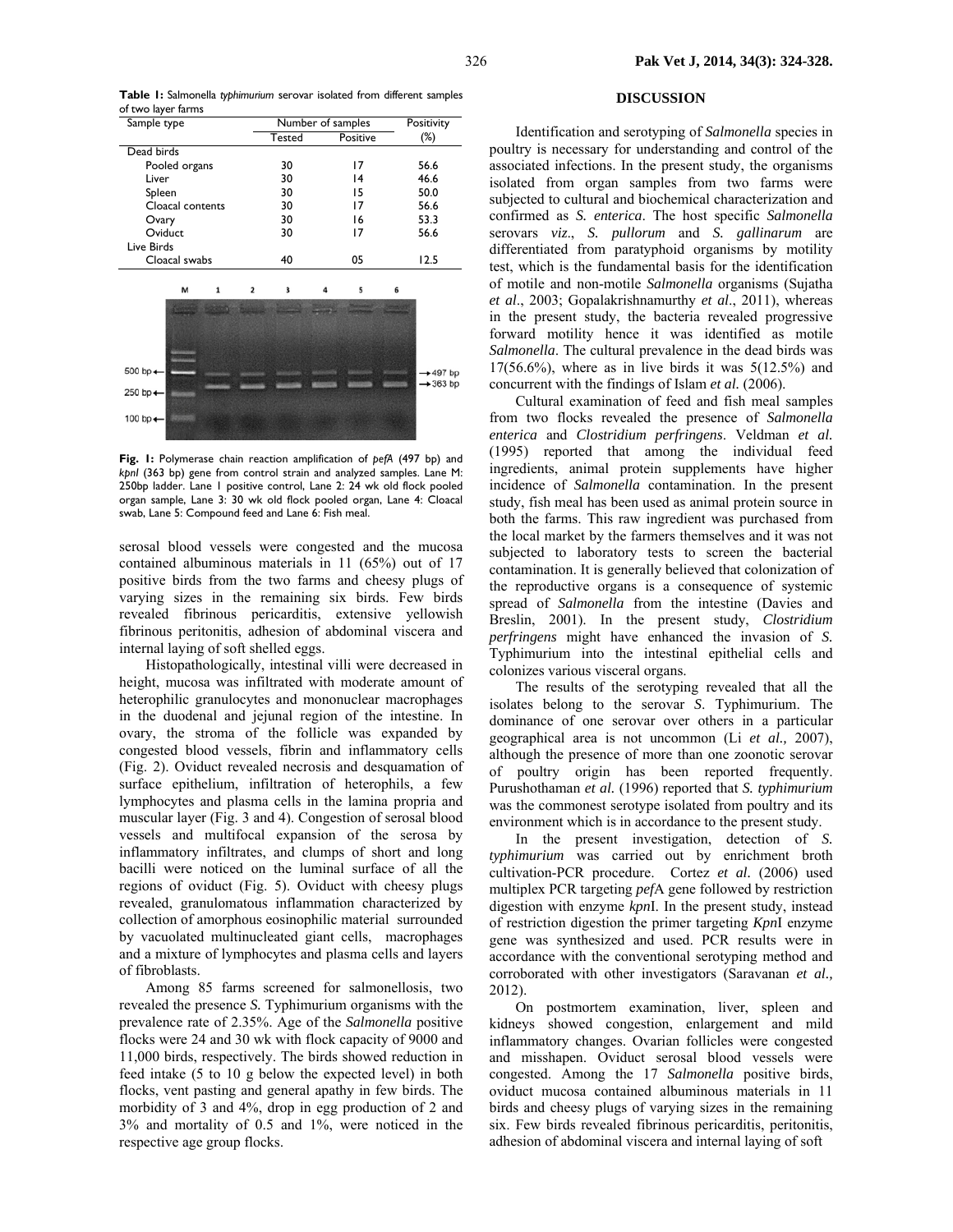

**Fig 2:** Ovary: Stroma of ovarian follicle was expanded by congested blood vessels, inflammatory cells and fibrin. H&E x 100.



**Fig. 3:** Oviduct: Magnum showing desquamation of surface epithelium and infiltration of inflammatory cells. H&E x 400.



**Fig. 4:** Oviduct: Isthumus showing necrosis of surface epithelium and infiltration of inflammatory cells. H&E x 100.



**Fig. 5:** Oviduct: Lumen showing accumulation of inflammatory, desquamated epithelial cells and bacterial clumps. H&E x 400.

shelled eggs (Hoop and Pospischil, 1993; Kinde *et al.,* 2000). Microscopically, in ovary infiltration of inflammatory cells and in oviduct necrosis and desquamation of surface epithelium, infiltration of inflammatory cells especially heterophils in the lamina propria and muscular layer were noticed. These changes might have been brought about by the multiplication of *Salmonella* species in the oviduct (Hoop and Pospischil, 1993) Oviduct with cheesy plugs revealed, granulomatous inflammation characterized by formation of multinucleated giant cells, surrounded by macrophages and a mixture of lymphocytes, plasma cells and fibroblast (Kinde *et al.,* 2000). In this study, both acute and chronic inflammatory changes were noticed in the oviduct, this might be related to difference in virulence of organism, genetic resistance and duration of infection.

Among 85 flocks screened for salmonellosis, two revealed the presence *S.* Typhimurium organisms with the prevalence rate of 2.35%. This was in agreement with Ibrahim *et al.* (2013) who also reported 2.1% in layer chicken. The age of the *Salmonella* positive flocks was 24 and 30 wk with flock capacity of 9000 and 11,000 birds respectively. Li *et al.* (2007) observed highest incidence during 20 to 30 wk of age. In commercial layers, the peak production occurs between the age of  $25<sup>th</sup>$  to  $50<sup>th</sup>$  wk, during this period the birds are subjected to considerable physiological and hormonal stress which significantly depresses immune response of layers and increases the susceptibility of *Salmonella* infection (Landers *et al.,* 2005). In both flocks, the birds showed reduction in feed intake, vent pasting and general apathy. The morbidity of 3 and 4%, drop in egg production of 2 and 3% and mortality of 0.5 and 1% respectively were noticed in 24 and 30 wk age birds. Gast and Beard (1990) also observed mortality up to 1.6% and decreased egg production in laying hens affected with paratyphoid infection.

**Conclusion:** Supplementation of contaminated fish meal could be the main source of *S.* Typhimurium infection in commercial layer flocks. Contamination of fish meal with *Clostridium perfringens* might have enhanced the invasion and spread of *S.* Typhimurium organisms from intestine into other visceral organs, however which require further studies for confirmation. Findings of the study stress the importance of biosecurity, particularly in respect of feed which help to reduce the chances of getting *Salmonella* infection into the flock and therefore egg contamination by these organisms.

**Acknowledgement:** The financial support and facilities provided by the Tamil Nadu Veterinary and Animal Sciences University, Chennai, India is duly acknowledged.

#### **REFERENCES**

- Alam J, MA Mamun, MA Samad, M Rahamat Ullah, M Giasuddin and MJFA Taimur, 2009. Outbreak of egg drop syndrome in Bangladesh. Int | Biol, 1: 56-64.
- Anonymous, 2010. Manual of Diagnostic tests and vaccines for Terrestrial Animals. Chapter # 2.9.9. Salmonellosis. OIE, Paris, France.